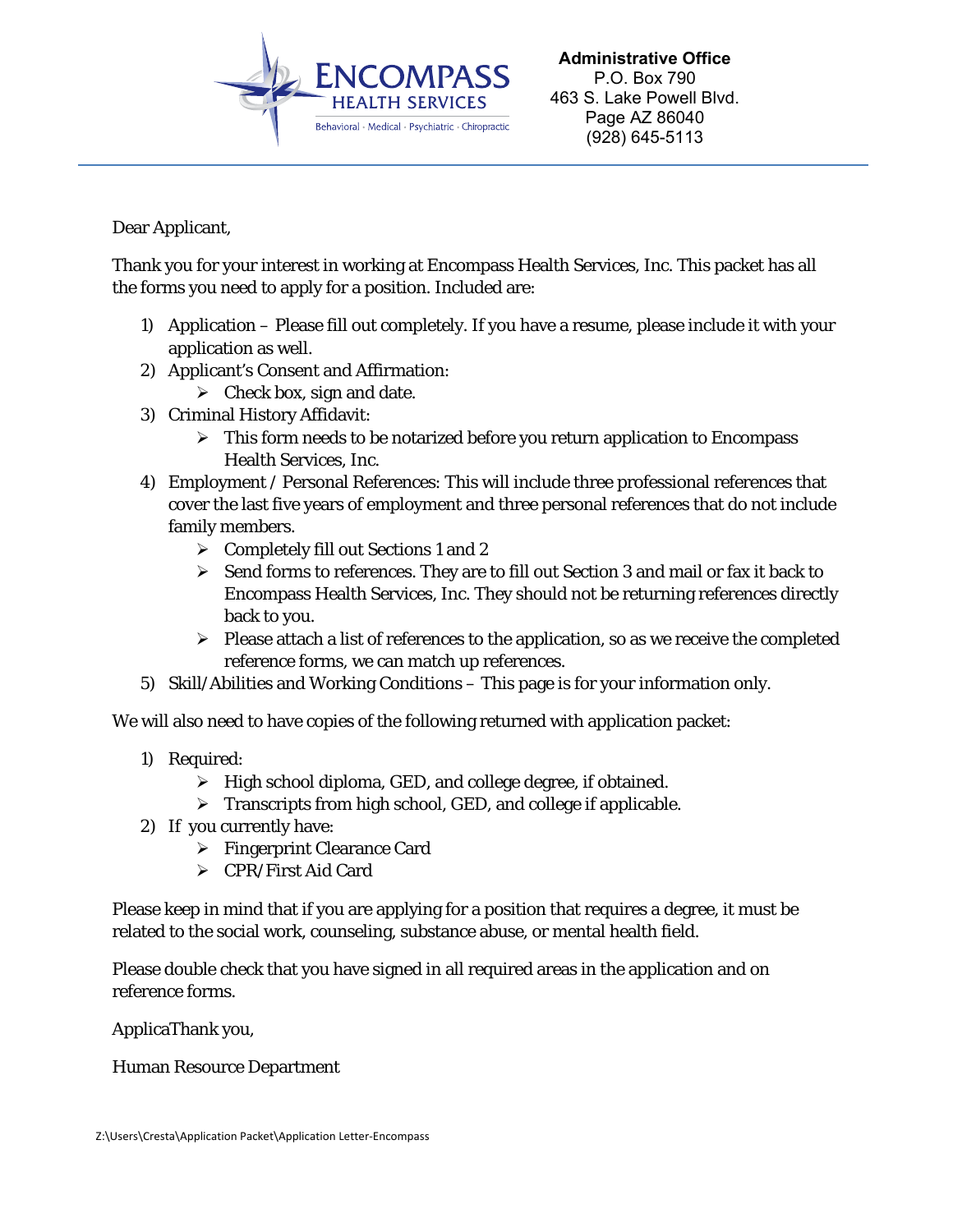# **ENCOMPASS HEALTH**

## **APPLICATION FOR EMPLOYMENT**

We are an equal opportunity employer, dedicated to a policy of non-discrimination in employment on any basis including race, color, age, sex, religion, disability, or national origin. Consistent with the American with Disabilities Act, applicants may request accommodations needed to participate in the application process. Please complete each question even if you submit a resume.

#### **PERSONAL INFORMATION**

|                                                                                                                                  |               | Date                        |              |                                                   |                                  |                      |                   |                                            |
|----------------------------------------------------------------------------------------------------------------------------------|---------------|-----------------------------|--------------|---------------------------------------------------|----------------------------------|----------------------|-------------------|--------------------------------------------|
| Name                                                                                                                             |               |                             |              |                                                   |                                  |                      |                   |                                            |
| Last                                                                                                                             |               |                             | First        |                                                   |                                  | Middle               |                   |                                            |
| <b>Physical Address</b>                                                                                                          |               |                             |              |                                                   |                                  |                      |                   |                                            |
|                                                                                                                                  | <b>Street</b> |                             |              |                                                   | City                             |                      | <b>State</b>      | Zip                                        |
| <b>Mailing Address</b>                                                                                                           |               |                             |              |                                                   |                                  |                      |                   |                                            |
|                                                                                                                                  |               |                             |              |                                                   | City                             |                      | <b>State</b>      | Zip                                        |
| Phone No.                                                                                                                        |               |                             |              |                                                   |                                  |                      |                   |                                            |
| Referred By                                                                                                                      |               |                             |              | Are you 18 years of age or older?                 |                                  | $\Box$ Yes           |                   | $\Box$ No                                  |
| <b>EMPLOYMENT DESIRED</b>                                                                                                        |               |                             |              |                                                   |                                  |                      |                   |                                            |
| Position                                                                                                                         |               |                             |              | Date You<br>Can Start                             |                                  |                      | Salary<br>Desired |                                            |
| Are You Employed Now?                                                                                                            |               | $\Box$ Yes                  | $\square$ No | If So May We Inquire of<br>Your Present Employer? |                                  |                      | $\Box$ Yes        | $\square$ No                               |
| Ever Applied to this Company Before?                                                                                             |               | $\Box$ Yes                  | $\square$ No | Where?                                            |                                  |                      | When?             |                                            |
| <b>EDUCATION</b>                                                                                                                 |               | Name and Location of School |              |                                                   | Circle Last<br>Year<br>Completed | Did You<br>Graduate? |                   | Subjects Studied and<br>Degree(S) Received |
| <b>Grammar School</b>                                                                                                            |               |                             |              |                                                   |                                  | Yes                  |                   |                                            |
|                                                                                                                                  |               |                             |              |                                                   |                                  | No                   |                   |                                            |
| <b>High School</b>                                                                                                               |               |                             |              |                                                   | 1 2 3 4                          | Yes<br>No            |                   |                                            |
| College                                                                                                                          |               |                             |              |                                                   | 1 2 3 4                          | Yes<br><b>No</b>     |                   |                                            |
|                                                                                                                                  |               |                             |              |                                                   |                                  | Yes                  |                   |                                            |
| Master's College                                                                                                                 |               |                             |              |                                                   |                                  | No                   |                   |                                            |
| Trade, Business, or                                                                                                              |               |                             |              |                                                   | 1 2 3 4                          | Yes                  |                   |                                            |
| Correspondence School                                                                                                            |               |                             |              |                                                   |                                  | <b>No</b>            |                   |                                            |
| *** Please attach a copy of your graduation certificates from each school that graduation was achieved. (High School and Higher) |               |                             |              |                                                   |                                  |                      |                   |                                            |
| <b>GENERAL</b>                                                                                                                   |               |                             |              |                                                   |                                  |                      |                   |                                            |

Subjects of Special Study or Research Work

Job Related Skills (typing, driver's license, etc.)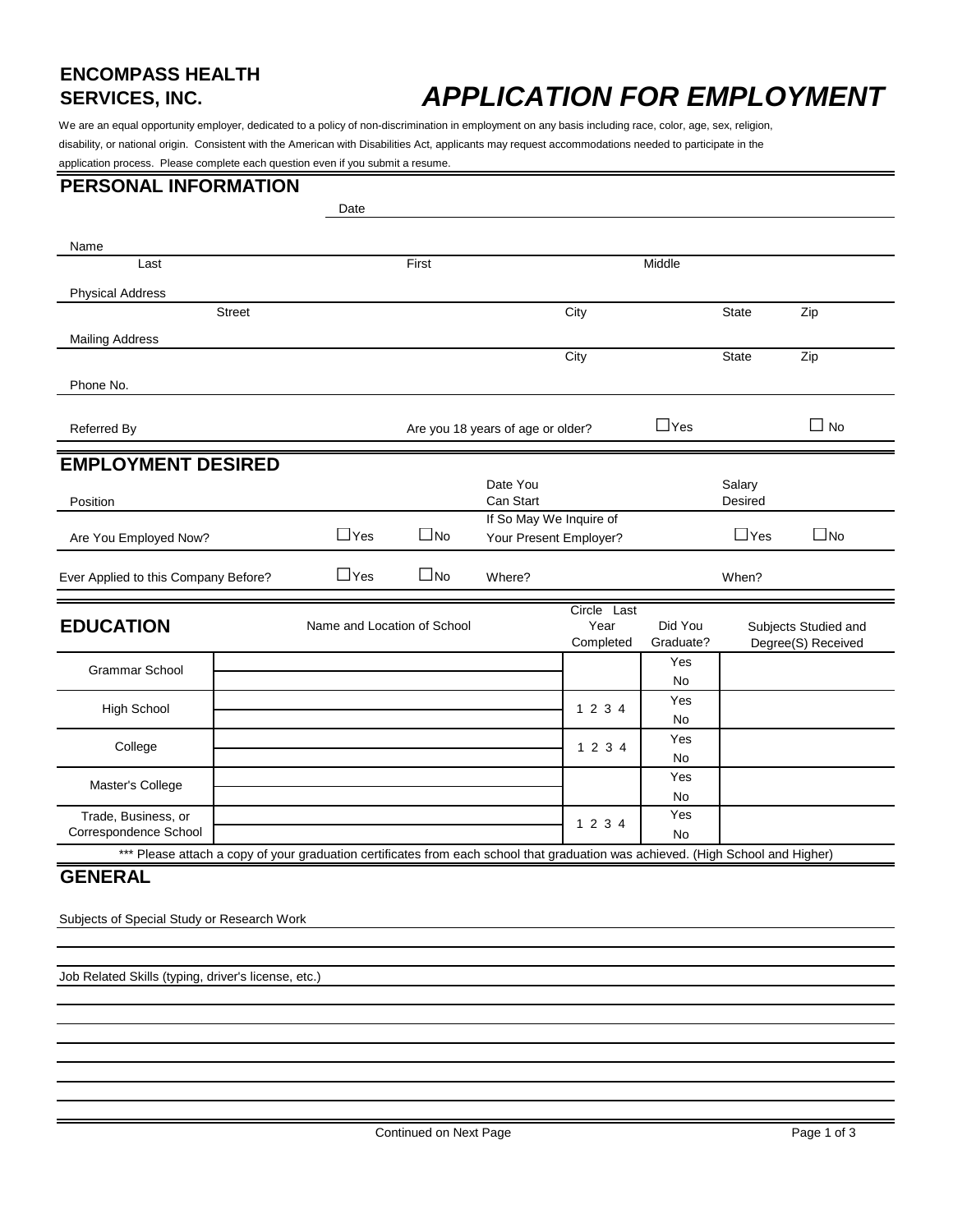**FORMER EMPLOYERS** List below your last five years of employment starting with the last one first.

| Date<br>Month and<br>Year | Name, Address, and Phone Number of<br>Employer | Salary<br>(upon<br>leaving) | Position | Supervisor/M<br>anager | If you've had<br>formal<br>clinical<br>privileges,<br>what is the<br>status | Reason for Leaving |
|---------------------------|------------------------------------------------|-----------------------------|----------|------------------------|-----------------------------------------------------------------------------|--------------------|
| From                      |                                                |                             |          |                        |                                                                             |                    |
| To                        |                                                |                             |          |                        |                                                                             |                    |
| From                      |                                                |                             |          |                        |                                                                             |                    |
| To                        |                                                |                             |          |                        |                                                                             |                    |
| From                      |                                                |                             |          |                        |                                                                             |                    |
| To                        |                                                |                             |          |                        |                                                                             |                    |
| From                      |                                                |                             |          |                        |                                                                             |                    |
| To                        |                                                |                             |          |                        |                                                                             |                    |

**REFERENCES** (List below three persons NOT related to you, whom you have known at least one year.)

| Name   | Address | Phone<br>Number | Position | Years<br>Acquainted |
|--------|---------|-----------------|----------|---------------------|
|        |         |                 |          |                     |
| ∩<br>L |         |                 |          |                     |
| I3     |         |                 |          |                     |

**LICENSES/CERTIFICATIONS/REGISTRATION** (Attach a copy of license/certification)

| Discipline | $\overline{1}$<br>Dat <sup>r</sup><br>Expires<br>$\sim$ | State |
|------------|---------------------------------------------------------|-------|
|            |                                                         |       |
|            |                                                         |       |

**OTHER QUALIFICATIONS** (List professional organizations/affiliations/honors)

Date

Date

**Training Received** (List trainings received if needed please use an extra piece of paper)

#### **PROFESSIONAL/CRIMINAL HISTORY**

of the following questions does not automatically disqualify your application. Each offense will be evaluated as to the gravity, time passed since offense, and nature of the job sought. If any of the following questions is answered "yes", please give full details on a separate sheet of paper and attach. Answering yes to any

|     |              |                      | 1. Has your membership in any professional organization ever been denied, investigated, suspended or revoked; or is any such action pending? |
|-----|--------------|----------------------|----------------------------------------------------------------------------------------------------------------------------------------------|
| Yes | $\_\_\_\$ No | _____ Not Applicable |                                                                                                                                              |

2. Has a renewal of any of your professional memberships ever been denied?

\_\_\_ Yes \_\_\_\_\_\_\_ No \_\_\_\_\_\_ Not Applicable

|     |                      | 3. Have you ever been subject to any disciplinary proceedings by any professional association or organization; or is any such action pending? |  |
|-----|----------------------|-----------------------------------------------------------------------------------------------------------------------------------------------|--|
| Yes | _____ Not Applicable |                                                                                                                                               |  |

- \_\_\_ Yes \_\_\_\_\_\_\_ No \_\_\_\_\_\_ Not Applicable 4. Have any of your licenses, certifications, or registrations to practice any profession in any jurisdiction ever been investigated, suspended?
- 5. Is any action currently pending to investigate, suspend, restrict or revoke any of your licenses, certificates, or registrations? \_\_\_ Yes \_\_\_\_ No \_\_\_\_ Not Applicable
- 6. Have you ever been convicted of a criminal offense, other than a minor traffic violation?

| No<br>Yes. | Not Applicable |
|------------|----------------|
|------------|----------------|

 7. Have you had any malpractice claims filed against you within the past ten years, or are any currently pending? \_\_\_ Yes \_\_\_\_\_\_\_ No \_\_\_\_\_\_\_ Not Applicable

8. Are you currently using illegal drugs? \_\_\_\_ Yes \_\_\_\_\_\_ No Page 2 of 3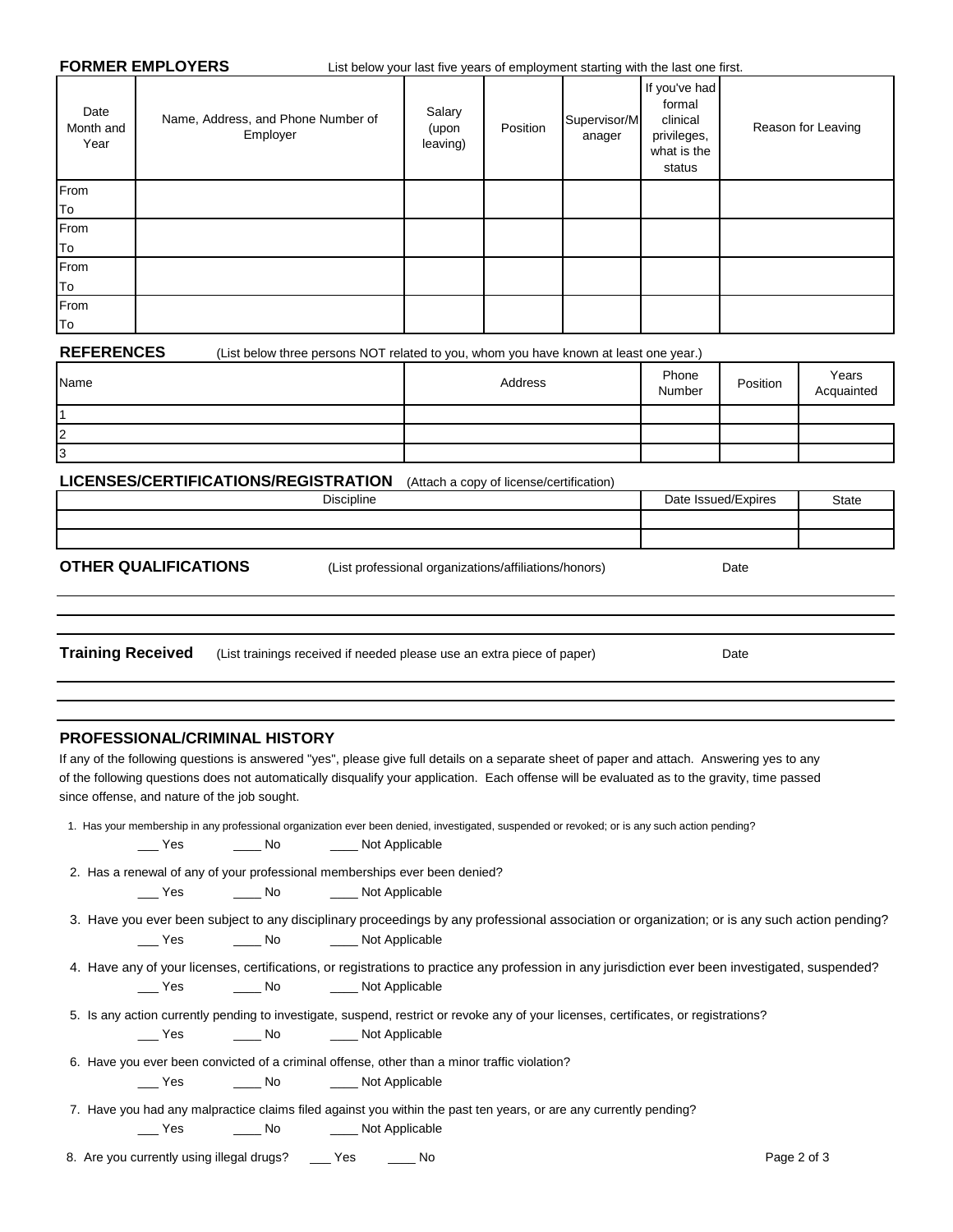#### **If you are to be hired by the company, you will be required to attest to your identify and employment eligibility, and to present documents confirming your identity and employment eligibility. You cannot be hired if you cannot comply with these requirements. AUTHORIZATION**

I certify that the facts contained in this application (and accompanying resume, if any) are true and complete to the best of my knowledge. I understand that any false statement, omission, or misrepresentation on this application is sufficient cause for refusal to hire, or dismissal if I have been employed, no matter when discovered by the Company.

I understand that any employment is conditioned on a background check. I authorize the Company to thoroughly investigate all statements contained in my application or resume, and I authorize my former employers and references to disclose information regarding my former employment, character and general reputation to the Company, without giving me prior notice of such disclosure. In addition, I release the Company, any former employers and all references listed above from any and all claims, demands or liabilities arising out of related to such investigation or disclose.

I understand and agree that nothing contained in this application, or conveyed during any interview, is intended to create an employment contract. I further understand and agree that if I am hired, my employment will be "at will" and without fixed term, and may be terminated at any time, with or without cause and without prior notice, at the option of either myself or the Company. No promises regarding employment have been made to me, and I understand that no such promise or guaranteed is binding upon the Company unless made in writing.

If I am offered employment, I agree to submit to a medical examination and drug test before starting work. If employed, I also agree to submit to a medical examination or drug test at any time deemed appropriate by the Company and as permitted by law. I consent to such examinations and test, and I request that the examining doctor disclose to the Company the results of the examination, which results shall remain confidential and segregated from my personnel file. I understand that my employment or continued employment, to the extent permitted by law, is contingent upon satisfactory medical examinations and drug test, and if I am hired a condition of my employment will be that I abide by the Company Drug and Alcohol Policy.

I understand that filling out this form does not indicate there is position open and does not obligate the Company to hire. If hired, I agree to abide by all Company work rules, policies and procedures. The Company retains the right to revise its policies and procedures, in whole or in part, at any time. I understand and give release to the agency, Encompass Health Services, Inc. and other individuals and organizations who evaluate the application and credentials from any liability. I give permission for Encompass Health Services, Inc. to obtain and inspect all records related to my license, training, education, experience and competence and other information related to the application.

Date Signature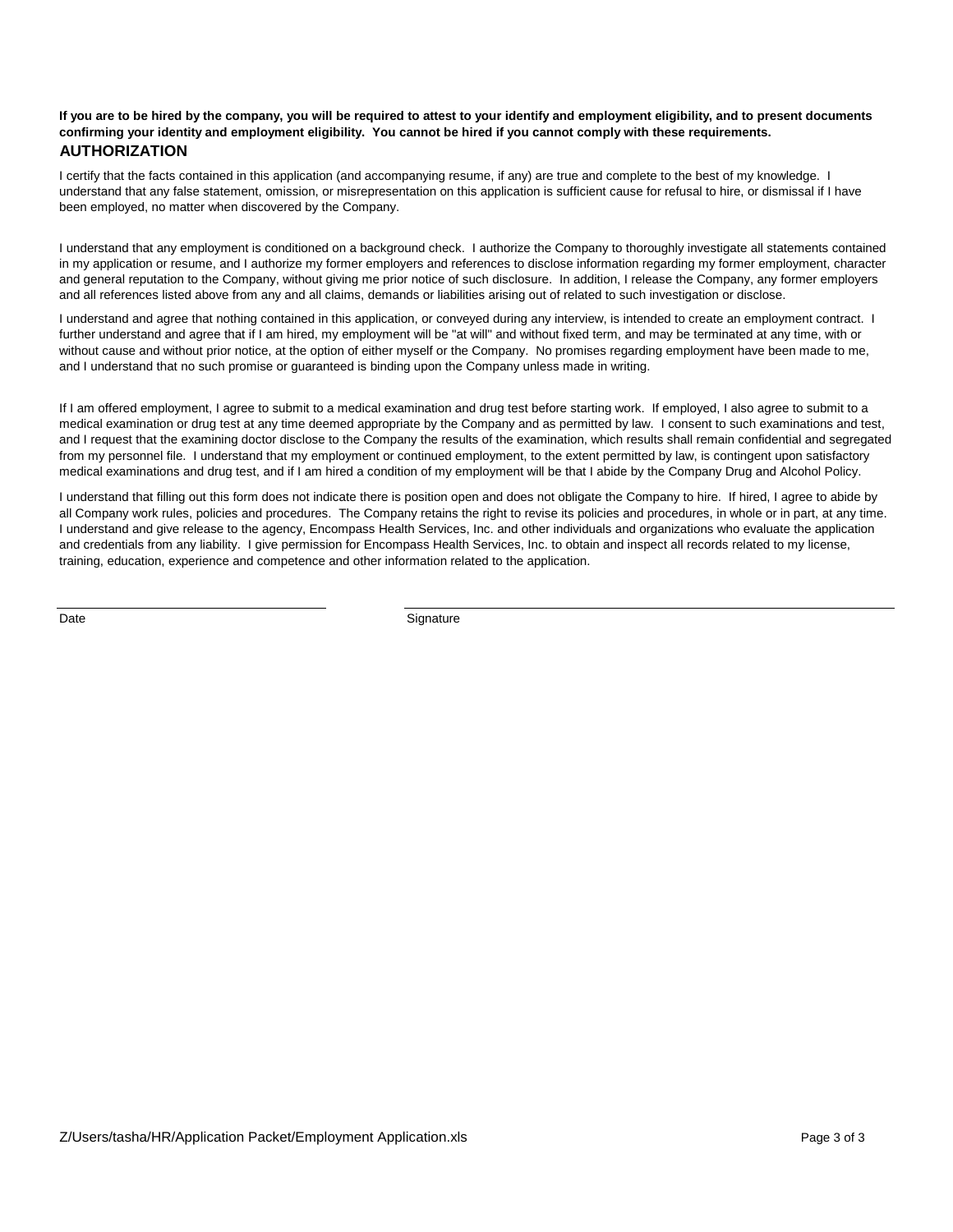#### **Arizona Department of Health Services Bureau of Child Care Licensing CRIMINAL HISTORY AFFIDAVIT**

#### **Complete this form immediately upon beginning employment, and at the time of reapplication for a Fingerprint Clearance Card. (All requested information is required.)**

| <b>Applicant's Name (First, Middle, Last)</b>     |                   | <b>Social Security Number</b> |
|---------------------------------------------------|-------------------|-------------------------------|
| Applicant's Address (#, Street, City, State, Zip) | <b>Birth date</b> |                               |
| <b>Facility Name</b>                              |                   |                               |
| Facility Address (#, Street, City, State, Zip)    | <b>OR</b>         | CDC/SGH#                      |

Pursuant to A.R.S. § 36-883.02(H), for purposes of this section, "child care personnel" means any employee or volunteer working at a child care facility. Pursuant to A.R.S. § 36-897.03(I), for purposes of this section, "child care personnel" means all employees of and persons who are eighteen years of age or older and who reside in a child care group home that is certified by the department.

Pursuant to A.R.S. § 36-883.02(C) and 36-897.03(B), child care personnel shall certify on forms that are provided by the department that:

- **I have read and am willing to attest to the following in regards to the offenses listed in A.R.S. § 41-1758.07(B) for centers, (B) and (C) for Group Homes, which can be found at [http://www.azleg.gov/ArizonaRevisedStatutes.asp?Title=41:](http://www.azleg.gov/ArizonaRevisedStatutes.asp?Title=41)**
- **1. Are you awaiting trial on or have you ever been convicted of or admitted in open court or pursuant to a plea agreement committing any of the offenses listed in A.R.S. § 41-1758.07(B) for centers, (B) or (C) for Group Homes, in this state or similar offenses in another state or jurisdiction? YES** NO
- **2.** Are you a parent or guardian of a child adjudicated to be a dependent child as defined in A.R.S. § 8-201?  $\Box$ YES  $\Box$ NO
- **3. Have you been denied or had a certificate revoked to operate a child care group home or a license to operate a child care facility in this or any other state, or have you been denied or had a certificate revoked to work in a child care facility or a child care group home? NO** 
	- **Have you been denied a certificate to operate a child care group home or a license to operate a child care facility for the care of children in this state or another state, or had a license to operate a child care facility or a certificate to operate a child care group home revoked for reasons that relate to the endangerment of the health and safety of children? NO**

ALL QUESTIONS MUST BE COMPLETED. Pursuant to A.R.S. § 36-883.02(E), and A.R.S. § 36-897.03(E), the forms are confidential.

**Pursuant to A.R.S. § 36-883.02(F), a child care facility shall not allow a person to be employed or volunteer in the facility in any capacity if the person has been denied a fingerprint clearance card pursuant to section 41-1758.07 or has not received an interim approval from the Board of Fingerprinting pursuant to A.R.S. § 41-619.55(I).** 

#### **Good cause exceptions; revocation**

I. Pending the outcome of a good cause exception determination, the board or its hearing officer may issue interim approval in accordance with board rule to continue working to a good cause exception applicant.

**Pursuant to A.R.S. § 36-897.03(F)**, a person who is awaiting trial on or who has been convicted of or who has admitted in open court or pursuant to a plea agreement to committing a criminal offense listed in Section 41-1758.07, subsection B, paragraph 2 or 3 of this section **is prohibited from being employed in any capacity** in a child care group home.

**Pursuant to A.R.S. § 36-897.03(G)**, a person who is awaiting trial on or who has been convicted of or who has admitted in open court or pursuant to a plea agreement to committing a criminal offense listed in Section 41-1758.07, subsection C shall not work in a child care group home without direct visual supervision unless the person has applied for and received the required fingerprint clearance card pursuant to §41-1758 and is registered as child care personnel. **A person who is subject to this subsection shall not be employed in any capacity in a child care group home if that person is denied the required fingerprint clearance card.**

Pursuant to A.R.S. § 36-883.02(G) and A.R.S. § 36-897.03(H), the employer shall notify the Department of Public Safety if the employer receives credible evidence that any child care personnel either:

- **1. Is arrested for or charged with an offense listed in A.R.S. § 41-1758.07(B).**
- **2. Falsified information on the form required by subsection C for Centers, B for Group Homes, of this section.**

#### **I hereby certify under penalty of perjury that the answers given above are true and correct to the best of my knowledge and belief.**

**\_\_\_\_\_\_\_\_\_\_\_\_\_\_\_\_\_\_\_\_\_\_\_\_\_\_\_\_\_\_\_\_\_\_\_\_\_\_\_\_\_\_\_\_\_\_\_\_\_\_\_\_\_\_\_\_\_\_\_\_\_\_\_\_\_\_\_\_\_\_\_\_\_\_\_\_\_\_\_\_\_\_\_\_\_\_\_\_\_\_\_\_\_\_\_\_\_\_\_\_\_\_\_\_\_\_\_\_\_\_\_\_\_\_\_\_\_\_\_\_**

*Applicant's Signature\_\_\_\_\_\_\_\_\_\_\_\_\_\_\_\_\_\_\_\_\_\_\_\_\_\_\_\_\_\_\_\_\_\_\_\_\_\_\_\_\_\_\_\_\_\_\_\_\_\_\_\_\_\_\_\_\_\_\_\_\_\_\_\_\_\_\_\_\_\_\_\_\_\_\_ Date \_\_\_\_\_\_\_\_\_\_\_\_\_\_\_\_\_\_\_\_\_\_*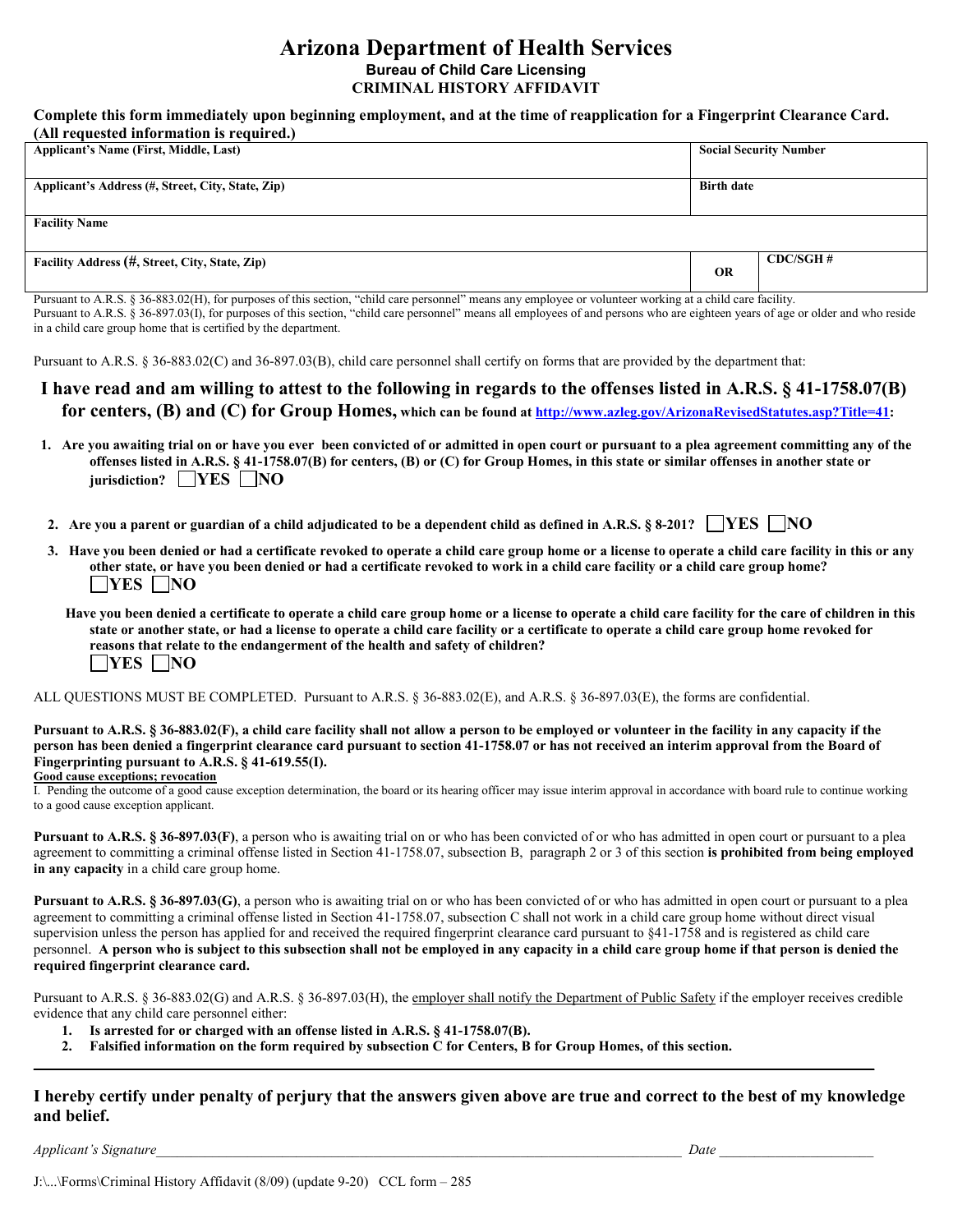#### 41-1758.07. Fingerprint clearance cards; issuance; immunity

B. A person who is subject to registration as a sex offender in this state or any other jurisdiction or who is awaiting trial on or who has been convicted of committing or attempting, soliciting, facilitating or conspiring to commit one or more of the following offenses in this state or the same or similar offenses in another state or jurisdiction is precluded from receiving a level I fingerprint clearance card:

- 1. Sexual abuse of a vulnerable adult.
- 
- 2. Incest.<br>3. Homici Homicide, including first or second degree murder, manslaughter and negligent homicide.
- 4. Sexual assault.
- 5. Sexual exploitation of a minor.
- 6. Sexual exploitation of a vulnerable adult.
- 7. Commercial sexual exploitation of a minor.
- 8. Commercial sexual exploitation of a vulnerable adult.
- 9. Child sex trafficking as prescribed in section 13-3212.
- 10. Child abuse.
- 11. Felony child neglect.
- 
- 12. Abuse of a vulnerable adult.<br>13. Sexual conduct with a minor Sexual conduct with a minor.
- 14. Molestation of a child.
- 
- 15. Molestation of a vulnerable adult.<br>16. Danoerous crimes against childre Dangerous crimes against children as defined in section 13-705.
- 17. Exploitation of minors involving drug offenses.
- 18. Taking a child for the purpose of prostitution as
- prescribed in section 13-3206.
- 19. Neglect or abuse of a vulnerable adult.
- 
- Sexual abuse.
- 
- 
- 20. Sex trafficking.<br>21. Sexual abuse
- 
- 22. Production, publication, sale, possession and presentation of obscene items as prescribed in section 13-3502.
- 23. Furnishing harmful items to minors as prescribed in section 13-3506.
- 24. Furnishing harmful items to minors by internet activity as prescribed in section 13-3506.01.
- 25. Obscene or indecent telephone communications to minors for commercial purposes as prescribed in section 13- 3512.
- 26. Luring a minor for sexual exploitation.
- 27. Enticement of persons for purposes of prostitution.
- 28. Procurement by false pretenses of person for purposes of prostitution.
- 29. Procuring or placing persons in a house of prostitution.
- 30. Receiving earnings of a prostitute.
- 31. Causing one's spouse to become a prostitute.
- Detention of persons in a house of prostitution for debt.
- 33. Keeping or residing in a house of prostitution or
- employment in prostitution.
- 34. Pandering.<br>35. Transportin
- 35. Transporting persons for the purpose of prostitution, polygamy and concubinage.
- 36. Portraying adult as a minor as prescribed in section 13- 3555.
- 37. Admitting minors to public displays of sexual conduct as prescribed in section 13-3558.
- 38. Any felony offense involving contributing to the delinquency of a minor.
- 39. Unlawful sale or purchase of children.
- 40. Child bigamy.
- 41. Any felony offense involving domestic violence as defined in section 13-3601 except for a felony offense only involving criminal damage in an amount of more than two hundred fifty dollars but less than one thousand dollars if the offense was committed before the effective date of this section.
- 42. Any felony offense in violation of Title 13, Chapter 12 if committed within five years before the date of applying for a level I fingerprint clearance card.
- 43. Felony drug or alcohol related offenses if committed within five years before the date of applying for a level I fingerprint clearance card.
- 44. Felony indecent exposure.
- 45. Felony public sexual indecency.<br>46. Tecnorism
- 46. Terrorism.

card.

15.

55. Arson.

57. Criminal damage.

62. Cruelty to animals.

65. Welfare fraud.

67. Kidnapping.

section 13-1818.

medicine.

terrorism.

13, Chapter 15.

47. Any offense involving a violent crime as defined in section 13-901.03.

the date of applying for a level I fingerprint clearance

47. Adding poison or other harmful substance to food, drink or

48. A criminal offense involving criminal trespass under Title

49. A criminal offense involving burglary under Title 13, Chapter

50. A criminal offense under Title 13, Chapter 23, except

53. Misdemeanor offenses involving domestic violence as

54. Felony offenses involving domestic violence if the offense only involved criminal damage in an amount of more than two hundred fifty dollars but less than one thousand dollars and the offense was committed before

56. Felony offenses involving sale, distribution or transportation of, offer to sell, transport or distribute or conspiracy to sell, transport or distribute marijuana, dangerous drugs or narcotic drugs if committed more than five years before the date of applying for a level I

58. Misappropriation of charter school monies as prescribed in

64. Sale or distribution of material harmful to minors through vending machines as prescribed in section 13-3513.

66. Any felony offense in violation of Title 13, Chapter12 if committed more than five years before the date of applying for a level I fingerprint clearance card.

51. Misdemeanor offenses involving child neglect. 52. Misdemeanor offenses involving contributing to the

delinquency of a minor.

defined in section 13-3601.

the effective date of the section.

fingerprint clearance card.

59. Taking identity of another person or entity. 60. Aggravated taking identity of another person or entity. 61. Trafficking in the identity of another person or entity.

63. Prostitution, as prescribed in section 13-3214.

68. Robbery, aggravated robbery or armed robbery.

48. Trafficking of persons for forced labor or services.

C. A person who is awaiting trial on or who has been convicted of committing or attempting, soliciting, facilitating or conspiring to commit one or more of the following offenses in this state or the same or similar offenses in another state or jurisdiction is precluded from receiving a level I fingerprint clearance card, except that the person may petition the board of fingerprinting for a good cause exception pursuant to sec 41-619.55:

- 1. Any misdemeanor offense in violation of Title 13, chapter12.
- 2. Misdemeanor indecent exposure.
- 3. Misdemeanor public sexual indecency.
- 4. Aggravated criminal damage.
- 5. Theft.
- 6. Theft by extortion.
- 
- 7. Shoplifting.<br>8 Encoery Forgery.
- 
- $9.$  Criminal possession of a forgery device.<br> $10$  Dhtaining a signature by decention
- 10. Obtaining a signature by deception.<br>11. Criminal impersonation. Criminal impersonation.
- 12. Theft of a credit card or obtaining a credit card by fraudulent means.
- 13. Receipt of anything of value obtained by fraudulent use of a credit card.
- 14. Forgery of a credit card.
- 
- 15. Fraudulent use of a credit card. Possession of any machinery, plate or other contrivance or incomplete credit card.
- 17. False statement as to financial condition or identity to obtain a credit card.
- 18. Fraud by persons authorized to provide goods or services.
- 19. Credit card transaction record theft.
- 20. Misconduct involving weapons.
- 21. Misconduct involving explosives.
- 22. Depositing explosives.
- 23. Misconduct involving simulated explosive devices.
- 24. Concealed weapon violation.
- 25. Misdemeanor possession and misdemeanor sale of peyote.
- 26. Felony possession and felony sale of peyote if committed more than five years before the date of applying for a level I fingerprint clearance card.
- 27. Misdemeanor possession and misdemeanor sale of a vapor-releasing substance containing a toxic substance.
- 28. Felony possession and felony sale of a vapor-releasing substance containing a toxic substance if committed more than five years before the date of applying for a level I fingerprint clearance card.
- 29. Misdemeanor sale of precursor chemicals.
- 30. Felony sale of precursor chemicals if committed more than five years before the date of applying for a level I fingerprint clearance card.
- 31. Misdemeanor possession, misdemeanor use or misdemeanor sale of marijuana, dangerous drugs or narcotic drugs.
- 32. Felony possession, felony use or felony sale of marijuana, dangerous drugs or narcotic drugs if committed more than five years before the date of applying for a level I fingerprint clearance card.
- 33. Misdemeanor manufacture or misdemeanor distribution of an imitation controlled substance.
- 34. Felony manufacture or felony distribution of an imitation controlled substance if committed more than five years before the date of applying for a level I fingerprint clearance card.
- 35. Misdemeanor manufacture of misdemeanor distribution of an imitation prescription–only drug.
- 36. Felony manufacture or felony distribution of an imitation prescription-only drug if committed more than five years before the date of applying for a level I fingerprint clearance card.
- 37. Misdemeanor manufacture or misdemeanor distribution of an imitation over-the-counter drug.
- 38. Felony manufacture or felony distribution of an imitation over-the-counter drug if committed more than five years before the date of applying for a level I fingerprint clearance card.
- 39. Misdemeanor possession or misdemeanor possession with intent to use an imitation controlled substance.
- 40. Felony possession or felony possession with intent to use an imitation controlled substance if committed more than five years before the date of applying for a level I fingerprint clearance card.
- 41. Misdemeanor possession or misdemeanor possession with intent to use an imitation prescription-only drug.
- 42. Felony possession or felony possession with intent to use an imitation prescription-only drug if committed more than five years before the date of applying for a level I fingerprint clearance card.
- 43. Misdemeanor possession or misdemeanor possession with intent to use an imitation over-the-counter drug. 44. Felony possession or felony possession with intent to use

45. Misdemeanor manufacture of certain substances and

46. Felony manufacture of certain substances and drugs by certain means if committed more than five years before

fingerprint clearance card.

drugs by certain means.

an imitation over-the-counter drug if committed more than five years before the date of applying for a level I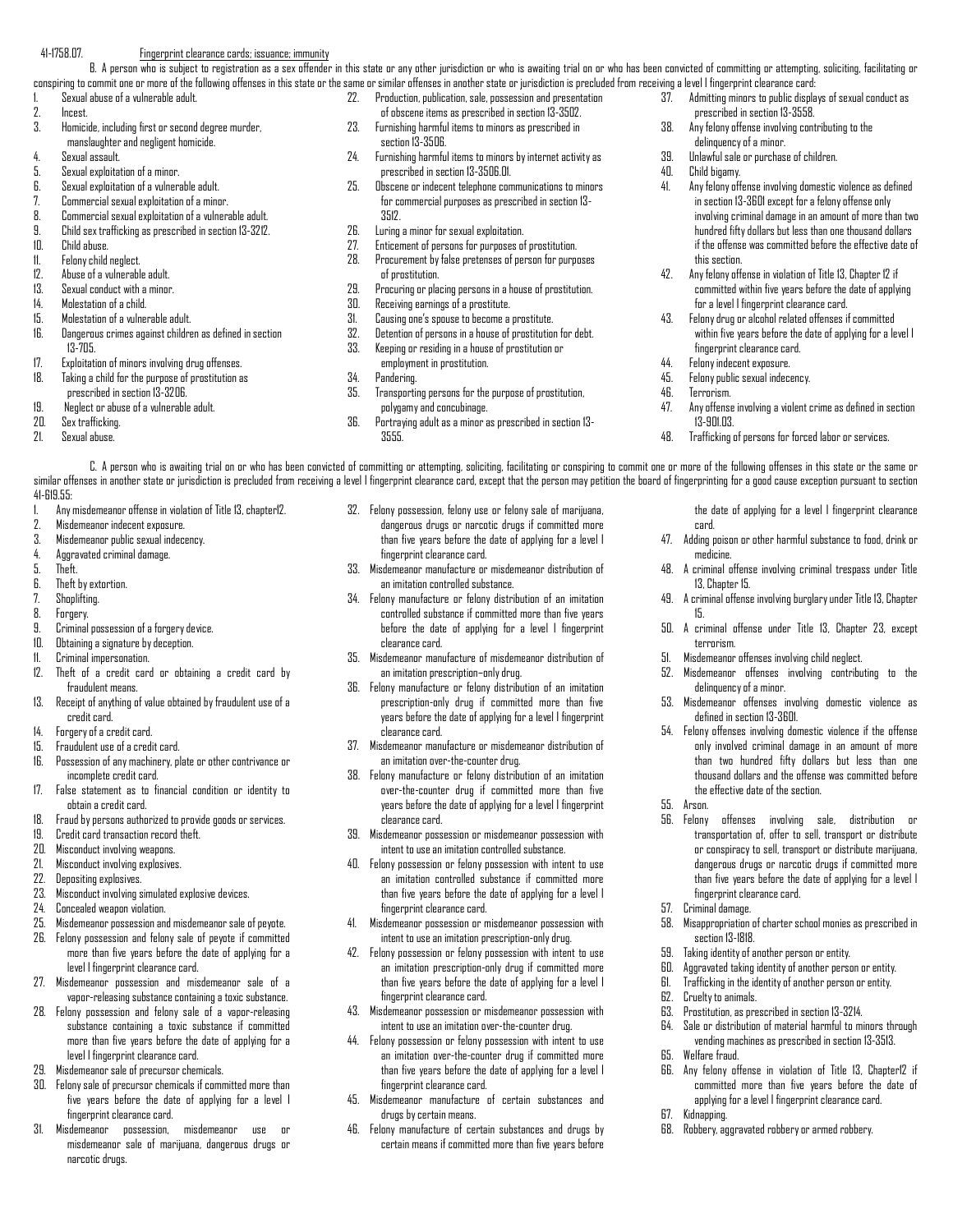| <b>EMPLOYMENT REFERENCE FORM</b>                                                                                                                                                                                                                                                                                                                                   | <b>REFERENCE - PLEASE RETURN TO:</b><br>Encompass Health Services, Inc.<br>PO Box 790, Page, AZ 86040<br>PH: 928-645-5113  FAX: 928-645-3254<br>Attention: Human Resource Department<br>Or email resume@encompass-az.org |
|--------------------------------------------------------------------------------------------------------------------------------------------------------------------------------------------------------------------------------------------------------------------------------------------------------------------------------------------------------------------|--------------------------------------------------------------------------------------------------------------------------------------------------------------------------------------------------------------------------|
| Mailing Address: Mail Communication of Mailing Address: Mail Communication of Mail Communication of Mail Communication of Mail Communication of Mail Communication of Mail Communication of Mail Communication of Mail Communi                                                                                                                                     | <b>SECTIONS 1 &amp; 2 TO BE</b>                                                                                                                                                                                          |
| City, State, Zip: 2000                                                                                                                                                                                                                                                                                                                                             | <b>COMPLETED BY APPLICANT</b>                                                                                                                                                                                            |
|                                                                                                                                                                                                                                                                                                                                                                    |                                                                                                                                                                                                                          |
| Your name has been given as a professional reference by the applicant listed below. By signing this form, the<br>keep your reference confidential. Please return form to Encompass and do not return to applicant so that<br>information remains confidential. Any forms returned to applicant will be voided. Thanks for taking the time to<br>complete the form. | applicant is consenting to have former employment information released to our agency and that we have a right to                                                                                                         |
| 2.<br>$\mathbf{A}$ . The set $\mathbf{A}$ is a set of $\mathbf{A}$                                                                                                                                                                                                                                                                                                 |                                                                                                                                                                                                                          |

ſ

| <u>.</u><br><b>Applicant Signature</b> |                                               |    |
|----------------------------------------|-----------------------------------------------|----|
| Applicant Name: _                      | DOB or Social Security #: 1990 1990 1990 1991 |    |
| Position Held:                         | <b>Employment Dates: From</b>                 | tΟ |

#### **SECTION 3 TO BE COMPLETED BY REFERENCE**

**3.** Please rank the employee on the following aspects of employment as "excellent", "good", "fair", or "poor". Comment if necessary.

|                                                                      | Excellent | Good | Fair | Poor | N/A | Comments |
|----------------------------------------------------------------------|-----------|------|------|------|-----|----------|
| Quality of work                                                      |           |      |      |      |     |          |
| Cooperation                                                          |           |      |      |      |     |          |
| Attendance                                                           |           |      |      |      |     |          |
| Reaction to criticism                                                |           |      |      |      |     |          |
| Ability to be flexible in the<br>face of change                      |           |      |      |      |     |          |
| Ability to grow and change in<br>response to experience              |           |      |      |      |     |          |
| Interaction with others                                              |           |      |      |      |     |          |
| Ability to relate to children                                        |           |      |      |      |     |          |
| Ability to empathize with<br>those of differing cultural<br>patterns |           |      |      |      |     |          |
| Respect for authority                                                |           |      |      |      |     |          |
| Integrity                                                            |           |      |      |      |     |          |

Would you rehire? Yes No

Additional Comments:

Signature: Title: Date:

To insure our high standards, we require references to verify competency of a potential employee. We would greatly appreciate your quick response to the questions on this form.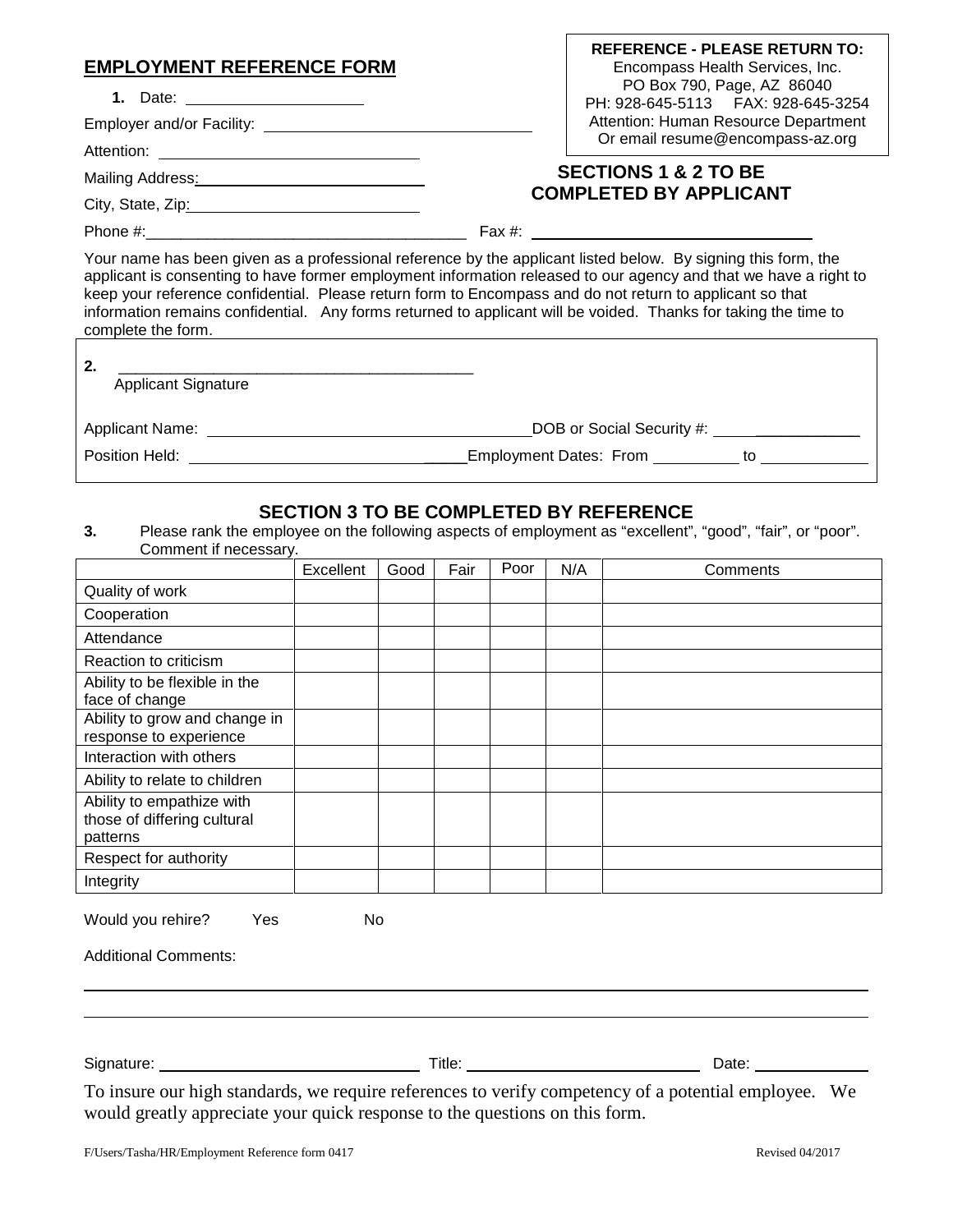#### **PERSONAL REFERENCE FORM**

| Name:              | Encompass Health Services, Inc.<br>PO Box 790, Page, AZ 86040               |
|--------------------|-----------------------------------------------------------------------------|
| Date:              | PH: 928-645-5113  FAX: 928-645-3254<br>Attention: Human Resource Department |
| Mailing Address: _ | Or email resume@encompass-az.org                                            |
| City, State, Zip:  | THIS SECTION TO BE                                                          |
| Phone #:           | <b>COMPLETED BY APPLICANT</b>                                               |
| Fax #:             |                                                                             |

Your name has been given as a personal reference by the applicant listed below. By signing this form, the applicant is consenting to have personal information released to our agency and that we have a right to keep your reference confidential.

Applicant Name Applicant Signature

**REFERENCE - PLEASE RETURN TO:** 

## **TO BE COMPLETED BY REFERENCE**

Please rank the employee on the following aspects of employment as "excellent", "good", "fair", or "poor". Please provide comments for .

|                            | Excellent | Good | Fair | Poor | Very Poor | Comments |
|----------------------------|-----------|------|------|------|-----------|----------|
| Dependability              |           |      |      |      |           |          |
| Creative                   |           |      |      |      |           |          |
| Attitude                   |           |      |      |      |           |          |
| Motivation                 |           |      |      |      |           |          |
| <b>Emotional Stability</b> |           |      |      |      |           |          |
| Interpersonal Skills       |           |      |      |      |           |          |
| Empathy                    |           |      |      |      |           |          |

\_\_\_\_\_\_\_\_\_\_\_\_\_\_\_\_\_\_\_\_\_\_\_\_\_\_\_\_\_\_\_\_\_\_\_\_\_\_\_\_\_\_\_\_\_\_\_\_\_\_\_\_\_\_\_\_\_\_\_\_\_\_\_\_\_\_\_\_\_\_\_\_\_\_\_\_\_\_\_\_\_\_\_\_\_\_\_\_\_\_

\_\_\_\_\_\_\_\_\_\_\_\_\_\_\_\_\_\_\_\_\_\_\_\_\_\_\_\_\_\_\_\_\_\_\_\_\_\_\_\_\_\_\_\_\_\_\_\_\_\_\_\_\_\_\_\_\_\_\_\_\_\_\_\_\_\_\_\_\_\_\_\_\_\_\_\_\_\_\_\_\_\_\_\_\_\_\_\_\_\_ \_\_\_\_\_\_\_\_\_\_\_\_\_\_\_\_\_\_\_\_\_\_\_\_\_\_\_\_\_\_\_\_\_\_\_\_\_\_\_\_\_\_\_\_\_\_\_\_\_\_\_\_\_\_\_\_\_\_\_\_\_\_\_\_\_\_\_\_\_\_\_\_\_\_\_\_\_\_\_\_\_\_\_\_\_\_\_\_\_\_

How long have you known the applicant? \_\_\_\_\_\_\_\_\_\_\_\_\_\_\_\_\_\_\_\_\_\_\_\_\_\_\_\_

How do you know the applicant? (I.e. coworker, friend, etc.)

Are you related to the applicant? YES NO Additional Comments:

Signature: Date: Date: Date: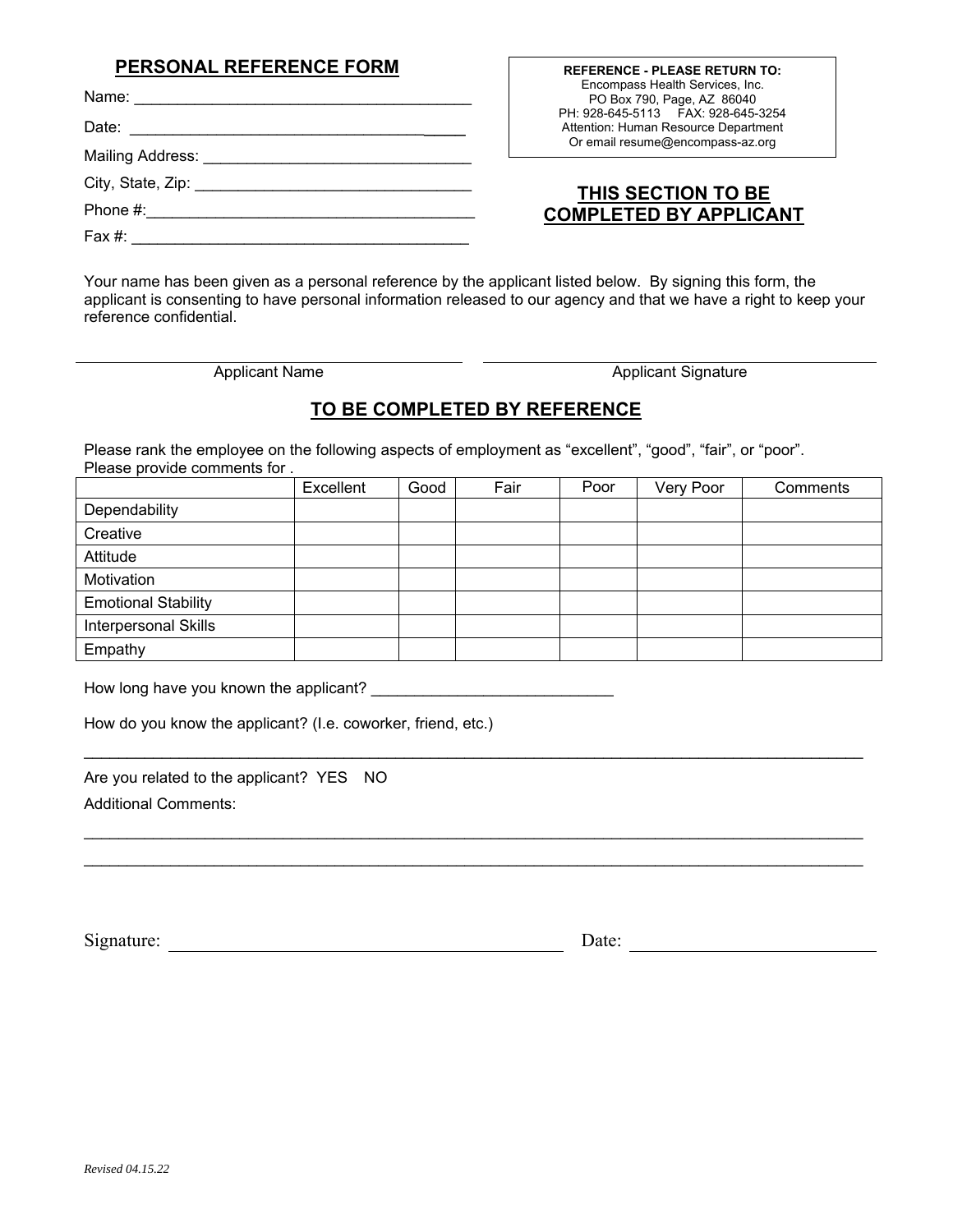## SKILLS/ABILITIES:

Required:

- Fluent in English both verbally and in writing.
- Literate
- Computer Literate, knowledgeable in Windows 7
- Able to effectively employ analytical and problem-solving skills.
- Prevention of violent behavior or behavioral harmful to the client or others.

#### WORKING CONDITIONS

Physical Requirements:

Be able to sit and stand for extended periods of time.

Be able to hear ordinary conversation and phone communications.

Be able to bend, lift, and carry up to 20 Ibs.

Be able to visually see a computer screen and various kinds of written documents.

Equipment Operation:

Be able to operate common office equipment.

Be able to operate Agency vehicles.

Possess valid driver's license and vehicle insurance.

Environmental Conditions:

Air-conditioned and/or heated office setting or client's home.

Accommodation(s):

As appropriate and fiscally reasonable.

Mental and Emotional:

Prioritizing worldoad

Decision making ability

Use of sound judgment to field inquiries concerning administrative, clinical, and operational concerns.

Ability to greet and deal effectively with clients, staff and facility visitors.

#### CONFIDENTIALITY LEVEL

Under federal confidentiality laws, personnel ofthe Agency may not disclose information about clients or personnel to anyone outside the agency without the person's prior written consent, and may not disclose this information to others within the Agency except on a "need to know" basis. This includes any identifying information concerning current past or prospective clients or personnel.